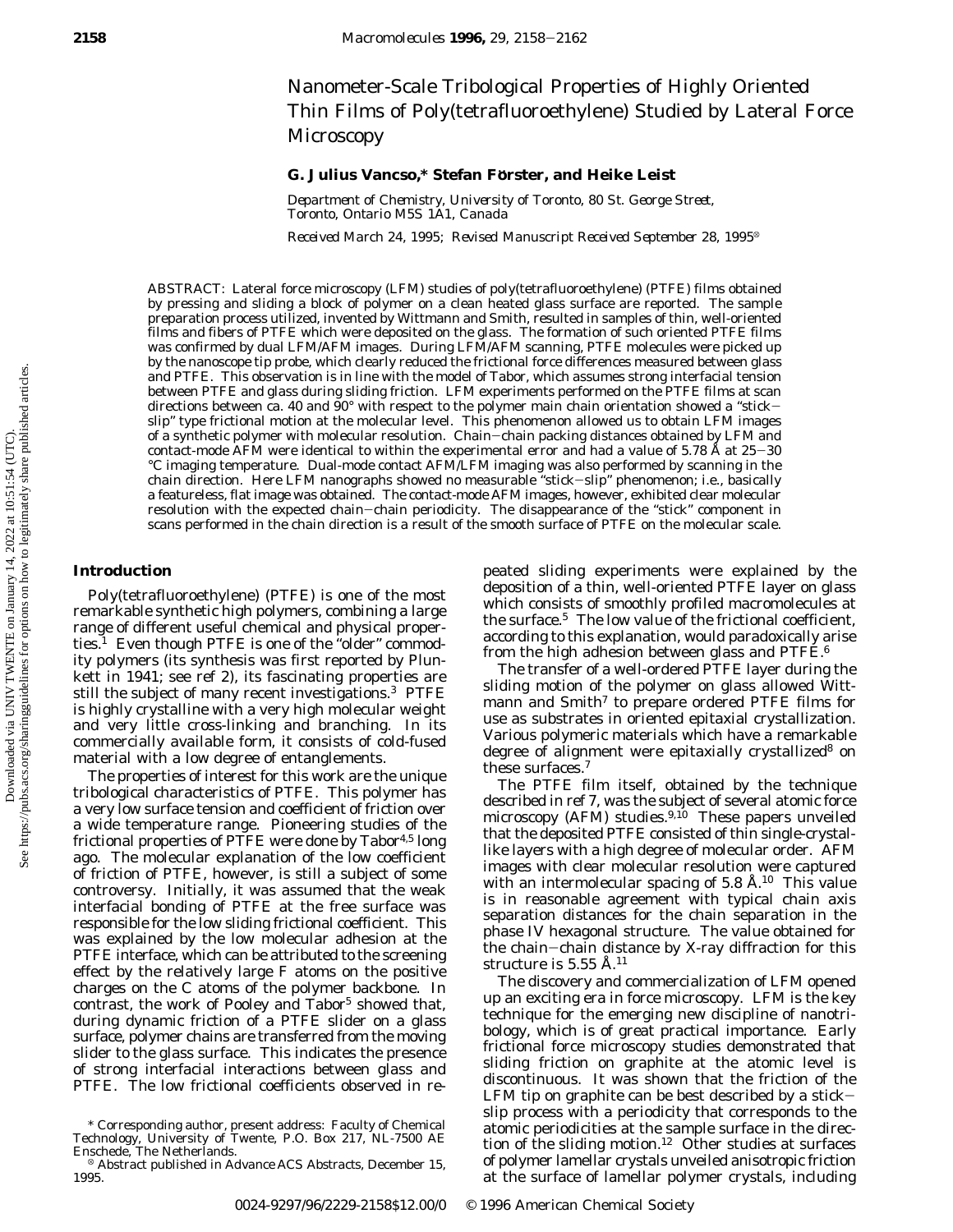poly(oxymethylene)<sup>13</sup> and polyethylene.<sup>14</sup> These experimental studies are complemented by recent theoretical work $15,16$  which discusses the molecular origins of friction. Dual lateral force and contact-mode AFM measurements yield information about the topography of the sample surface as well as the chemical composition of heterogeneous materials.17 Thus, LFM can be used to complement contact-mode AFM experiments. AFM tips can also be functionalized, e.g., by coating them with a single layer of molecules which have a given functional group at the free surface of the tip. If such functionalized tips are used in LFM measurements, the nanographs obtained can selectively unveil the spatial distribution of the chemical composition of certain types of chemical groups at the sample surface.<sup>18</sup>

In this paper, we report on lateral force microscopy (LFM) studies of thin PTFE films obtained by moving a PTFE bar on surfaces of heated glass or heated muscovite mica. We focus our attention on dual LFM/ contact-mode AFM imaging on the micrometer scale as well as at the molecular level. The objective is to study tribological properties of the PTFE film, with special emphasis on the "stick-slip" phenomena on the molecular scale.

### **Experimental Section**

PTFE blocks used in this study for film deposition were machined from Teflon rods which were obtained from Warehoused Plastic Sales Inc., Toronto, Canada. The static coefficient of friction on steel for this PTFE had a value of 0.02, as specified by the distributor. For PTFE film deposition, precleaned microscope slides and freshly cleaved muscovite mica were used. The glass slides were obtained from Baxter Canlab. They had a thickness of 1 mm and were used without further cleaning. The muscovite mica was obtained from J.B. EM Services Inc., Québec, Canada. PTFE films were prepared on these substrates by using a Mettler FP 82 HT microscope hot stage. The substrate (glass or mica) was first placed in the hot stage which was heated to the temperature at which deposition took place (150, 200, and 250 °C, respectively). After reaching the set temperature, the hot stage and the substrate were allowed to equilibrate for ca. 5 min. A small block of PTFE was machined from the commercial rod for polymer deposition. The sliding surface was cut by a Sorvall MT 6000 ultramicrotome utilizing glass knives. After temperature equilibrium was established in the hot stage, its cover was opened. The PTFE block was then manually pressed against the hot substrate and pulled over once.

A NanoScope III setup manufactured by Digital Instruments was used for AFM/LFM imaging. The instrument was equipped with an A scan head which was calibrated in the *x*and *y*-directions by using images of muscovite mica as described in ref 19. All scans were performed in air with Si<sub>3</sub>N<sub>4</sub> NanoProbe integrated microcantilevers with a nominal force constant of  $0.38 \text{ N m}^{-1}$ . The scan rates selected were between 7 and 9 Hz. Scanning was performed at 90° with respect to the direction of the long axis of the cantilever spring, as is usual for LFM/AFM dual imaging.

# **Results and Discussion**

Dual LFM/AFM images of highly oriented PTFE films obtained on glass are displayed in Figures 1a,b, and 2a,b. The LFM images are shown on the left, and the contact-mode AFM images (captured in the constantforce mode) are shown on the right. The dual LFM/AFM image in Figure 1a corresponds to the first scan, obtained by using a freshly mounted cantilever, over an area of  $(9.5 \mu m)^2$ . The third dual scan obtained over the same area is captured in Figure 2a,b. The AFM and LFM scans show the microfibrils and strips of oriented films which were deposited on the heated glass sub-



**Figure 1.** Lateral force microscopy (a) and contact-mode (height) atomic force microscopy (b) images of PTFE deposited on glass. The same area of  $9.5 \mu m \times 9.5 \mu m$  is depicted on both micrographs; first scan.



**Figure 2.** Lateral force microscopy (a) and contact-mode (height) atomic force microscopy (b) images of PTFE deposited on glass (same area that is shown in Figure 1;, third scan). Scan size:  $9.5 \mu m \times 9.5 \mu m$ .

strate while the PTFE block was sliding. The typical height of the PTFE fibers, obtained from a cross-section analysis of the AFM images, was  $8-12$  nm. A comparison of Figure 1a with Figure 1b shows that the contrast change is nearly inverse in the AFM image compared to the LFM image; i.e., AFM micrographs of the fibers have a bright tone while the corresponding areas on the LFM image have a dark tone. This observation means that the friction over the PTFE fibers is lower than the friction on glass because (in these LFM experiments) darker colors correspond to lower friction. As mentioned, the nanographs shown in Figure 1a,b were obtained during the very first scan of a freshly prepared cantilever. The difference between the frictional forces on glass and on PTFE was occasionally significantly reduced during subsequent scans, a typical example being the nanographs captured in Figure 2a,b. A crosssection analysis, obtained at a ca. 2 *µ*m distance from the bottom of the LFM images, displayed in Figures 1a and 2a, is shown in Figure 3. The minima on these cross-sectional plots correspond to the LFM signal on PTFE (low friction), while the maxima are related to the LFM signal on glass (high friction). The average amplitude of the oscillating signal, in a first-order approximation, can be interpreted as a result of the difference between the friction on glass and on PTFE. A visual comparison of the two cross-sectional profiles displayed in Figure 3 shows that the difference in the frictional coefficients of glass and of PTFE is reduced during repeated scans. To give a possible explanation for this effect, we assume that PTFE chains get transferred to the probe tip and cover the tip surface during scanning. This PTFE coat on the tip acts as a "lubricant" reducing the frictional differences between glass and PTFE fibers. In an independent study, Güntherodt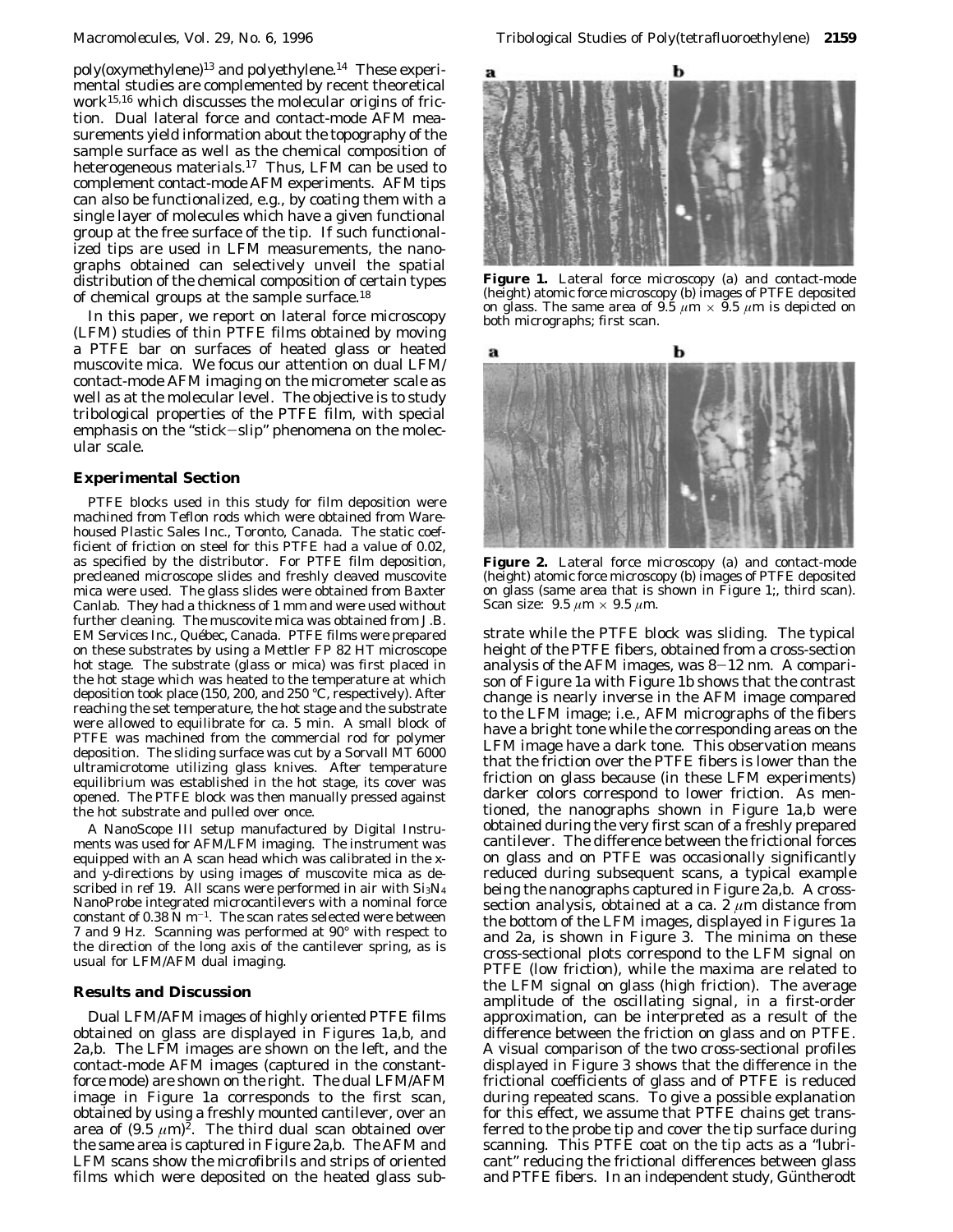

**Figure 3.** Cross-section plots of the lateral force microscopy signal shown in Figures 1a and 2a at a distance of ca. 2 *µ*m from the bottom edge of the LFM images, obtained in the horizontal  $(x)$  direction. Top figure: first scan; bottom figure: third scan.



**Figure 4.** Lateral force microscopy (a) and contact-mode (height) atomic force microscopy (b) images of PTFE deposited on muscovite mica. The same area of  $1 \mu m \times 1 \mu m$  is depicted on both micrographs.

et al.20 showed that the transfer of PTFE chains to AFM tips can reduce adhesion forces and allow one to image surfaces which are highly sensitive to contact forces. In ref 20 this was demonstrated in a scanning force microscopy study of the  $Si(111)7\times7$  surface reconstruction. Images of the reconstructed Si surface with atomic resolution were obtained in this work only by using PTFE covered tips.

The surface of the glass slides used was quite uneven, as can be clearly seen on the micrographs shown in Figures 1 and 2. In order to have a molecularly smooth surface for PTFE deposition, we repeated the sliding experiments of PTFE on heated mica platelets. The temperature of mica during these experiments was varied and had values of 150, 200, and 250 °C, respectively. A typical dual LFM/AFM scan showing a 1  $(\mu m)^2$ area of a PTFE sample deposited on mica at 250 °C is displayed in Figure 4a,b. The oriented features, captured in this micrograph, are aligned at an angle of ca. 35° counterclockwise with respect to the vertical direction. The features imaged correspond to thin, long polymer films and fibers which were obtained during the PTFE deposition process on mica. Again, dark tones on the LFM micrograph correspond to low friction (PTFE surface), while bright tones indicate areas with high friction (mica). At preselected locations on the PTFE film, we zoomed in, in an attempt to obtain



**Figure 5.** Dual-mode lateral force microscopy (a) and contactmode (height) atomic force microscopy (b) images of PTFE deposited on muscovite mica showing molecular resolution. Scan size:  $10.7 \text{ nm} \times 10.7 \text{ nm}$ ; the same area is shown in both images. Scan direction: 55° with respect to the chain direction.

nanographs with molecular resolution. A typical dual LFM/AFM image capturing an area of  $(10.7 \text{ nm})^2$  is displayed in Figure 5a,b. The AFM and LFM nanographs show regularly packed rowlike features on the angstrom scale, aligned in the direction of the PTFE deposition on mica. This orientation direction corresponds to the expected direction of the macromolecules.<sup>5</sup> The average distance between the features obtained during imaging at a temperature between 25 and 30  $\degree$ C was found to be 5.78 ( $\pm$  0.2) A. This is in reasonable agreement (to within the experimental error) of the expected chain-chain separation distance in the phase IV hexagonal structure of PTFE.11 Based on the feature alignment and on the separation, we concluded that the nanographs displayed in Figure 5a,b correspond to images of PTFE molecules. It is worth mentioning that no structure could be resolved in the macromolecular direction; i.e., it was not possible to image the helical conformation of PTFE chains in our experiments. A comparison of these LFM and AFM nanographs shows that the lateral force signal captured in the LFM experiment is synchronized with the normal force signal measured in the contact-mode AFM. This suggests that the LFM signal originates in a stick-slip type motion at the molecular level. Dual LFM/AFM nanographs with similar molecular resolution (shown in Figure 5a,b) were obtained also on PTFE films deposited at 200 °C and at 300 °C. The chain-chain distance measured was the same to within the experimental error of ca.  $\pm 4\%$ for all PTFE samples, regardless of the film deposition temperature. Occasionally, significant differences between "down" scans and "up" scans in the dual LFM/ AFM imaging mode were observed. These differences are related to the apparent macromolecular orientation and the interchain separation distance. The differences disappeared after replacing the probing tip. A possible explanation for this observation might be that PTFE molecules were picked up by the tip during scanning and were then dragged over the sample surface. Obviously, this would result in an extra force which pulls the tip to one side and thus distorts the images. This distortion clearly depends on the scan direction.

A simple phenomenological model, suggested by Mate et al.,12 which explains atomic-scale friction observed while scanning a tungsten tip on graphite, assumes that the frictional force consists of a periodic conservative component and a dissipative, constant component. These forces can depend on the direction of the microtip asperity (which actually provides the dominant force of interaction with the sample surface during imaging) with respect to the two-dimensional surface lattice.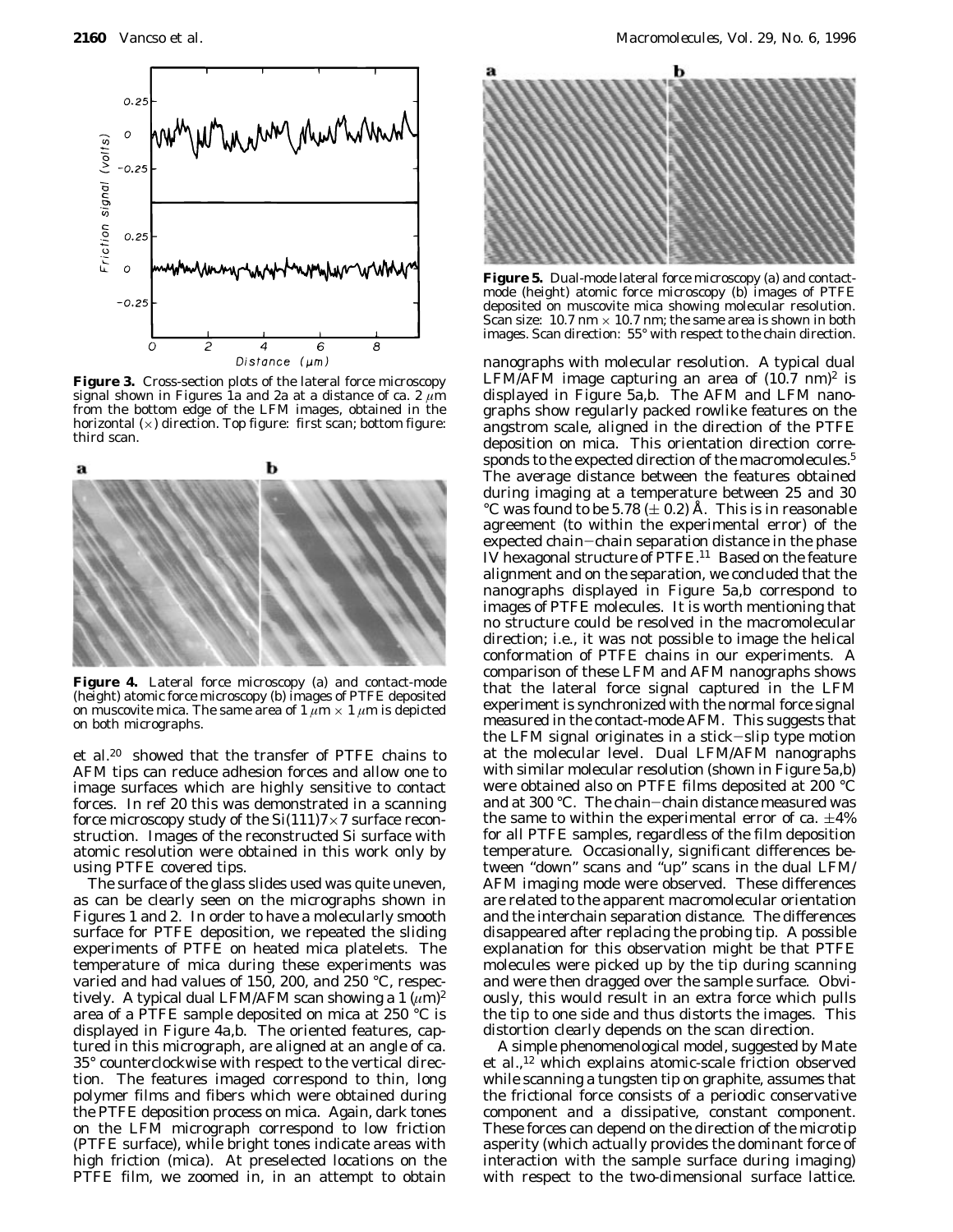

**Figure 6.** Dual-mode lateral force microscopy (a) and contactmode (height) atomic force microscopy (b) images of PTFE deposited on muscovite mica. Scan size: 10 nm  $\times$  10 nm; the same area is shown in both images. Scan direction: 6° (nearly parallel) with respect to the chain direction.

Obviously, in order for stick-slip type motion to occur, periodic forces must be present. In order to investigate the anisotropy of the relative contribution of the periodic forces with respect to the conservative component, we performed LFM/AFM experiments also by scanning parallel to the expected chain direction. A typical dual LFM/AFM image obtained by scanning at an angle of ca. 6° with respect to the chain direction is shown in Figure 6a,b. These scans were obtained by manually rotating the sample until an approximately parallel position of the PTFE film orientation direction with respect to the scan direction was obtained. It is obviously very difficult to obtain an orientation of the film exactly in the scan direction in this manner. A scanning angle of 6° therefore can be considered a good attempt. As the LFM image displayed in Figure 6a shows, the effect of the change in the scan direction with respect to the marcromolecular alignment is dramatic. Even though the sensitivity of the torsion signal measurement in this LFM scan was set to a value which was 10 times higher than the scale used when the image shown in Figure 5a was measured, the periodic features in the LFM signal practically disappeared. The contact-mode AFM signal (see Figure 6b) shows a nearly horizontal alignment of the macromolecules, with a spacing that agrees with the average value obtained in scans at 65° with respect to the chain direction. This observation demonstrates that, while scanning (practically) parallel with the chain direction, continuous sliding dominates the friction process and no periodic "stick" can be observed. This means that the periodic conservative component of the frictional force in the scan direction virtually disappears for this scanning geometry, which can be explained by the very smooth surface of the PTFE molecular helix in the chain direction at the atomic level.

The friction force signal for a trace-retrace loop, observed in a typical LFM scan, is shown in Figure 7. This scope trace was obtained by performing a line scan at an angle of 66.3° with respect to the chain direction. The stick-slip process is obvious in this figure. The appearance of the friction loop is similar to that discussed by Mate et al. in ref 12. A decrease of the scanning angle in our case decreases the difference between the maxima of the top curve (trace) and the minima of the bottom curve (retrace) at a constant normal force. This corresponds to a decrease of the frictional coefficient with decreasing scanning angle. A detailed analysis of the friction loops observed is presented in a separate paper.<sup>21</sup>



**Figure 7.** A typical LFM scope trace showing a friction loop. Scanning proceeds from left to right on the top line (trace) and from right to left following the bottom line (retrace). One division on the *y* axis corresponds to 0.02 V friction signal. Scanning was performed at 66.3° with respect to the chain direction.

In conclusion, the dual LFM/AFM images discussed in this paper on highly oriented PTFE films demonstrated the importance of interfacial tension in explaining the low frictional coefficient of PTFE. Systematic quantitative tribological studies in the micrometer range are underway to fully clarify the role of interfacial tension and the formation of thin, oriented PTFE films by using different sliders. Nanometer-scale LFM/AFM studies showed "stick-slip" type motion on the molecular scale if scanning was performed at an angle significantly different from zero with respect to the chain direction. As a result, high-quality nanographs with clear molecular resolution were obtained by LFM. The values obtained for interchain packing distances correspond to the values expected from X-ray data. If scanning was performed in the chain direction, the periodic "stick" component disappeared, which was explained by the smooth molecular surface of PTFE chains. Our scanning force microscopy studies on PTFE demonstrated that dual LFM/AFM experiments will eventually lead to a better understanding of the dynamics of friction on the molecular level.

**Acknowledgment.** The authors thank the Natural Sciences and Engineering Research Council of Canada for financial support and the German Academic Exchange Program (Deutscher Akademischer Austauschdienst) for supporting H.L. in the form of an overseas exchange student scholarship. Ms. Anne Klemperer's help with editing of the manuscript is greatly appreciated.

# **References and Notes**

- (1) (a) Gangal, S. V. Tetrafluoroethylene Polymers. In *Encyclopedia of Polymer Science and Engineering*; Mark, H. F., Bikales, N. M., Overberger, C. G., Menges, G., Eds.; Wiley: New York, 1989; Vol. 16, pp 577-600. (b) Sperati, C. A.; Starkweather, H. W. *Adv. Polym Sci. (Fortschr. Hochpolym. Forsch.)* **1961**, *2*, 465.
- (2) Plunkett, R. J. U.S. Patent 2,230,654, Feb 4, 1941, (to Kinetic Chemicals, Inc.).
- (3) Ziegler, C.; Schedel-Niedrig, T.; Beamson, G.; Clark, D. T.; Salaneck, W. R.; Sotobayashi, H.; Bradshaw, A. M. *Langmuir* **1994**, *10*, 4399 and references therein.
- (4) Bowden, F. P.; Tabor, D. *The Friction and Lubrication of Solids;* Oxford University Press: London, 1950; Chapter 8.
- (5) Pooley, C. M.; Tabor, D. *Proc. R. Soc. London A* **1972**, *329*, 251.
- (6) Cherry, B. W. *Polymer Surfaces;* Cambridge University Press: Cambridge, 1981; p 122.
- (7) Wittmann, J. C.; Smith, P. *Nature* **1991**, *352*, 414.